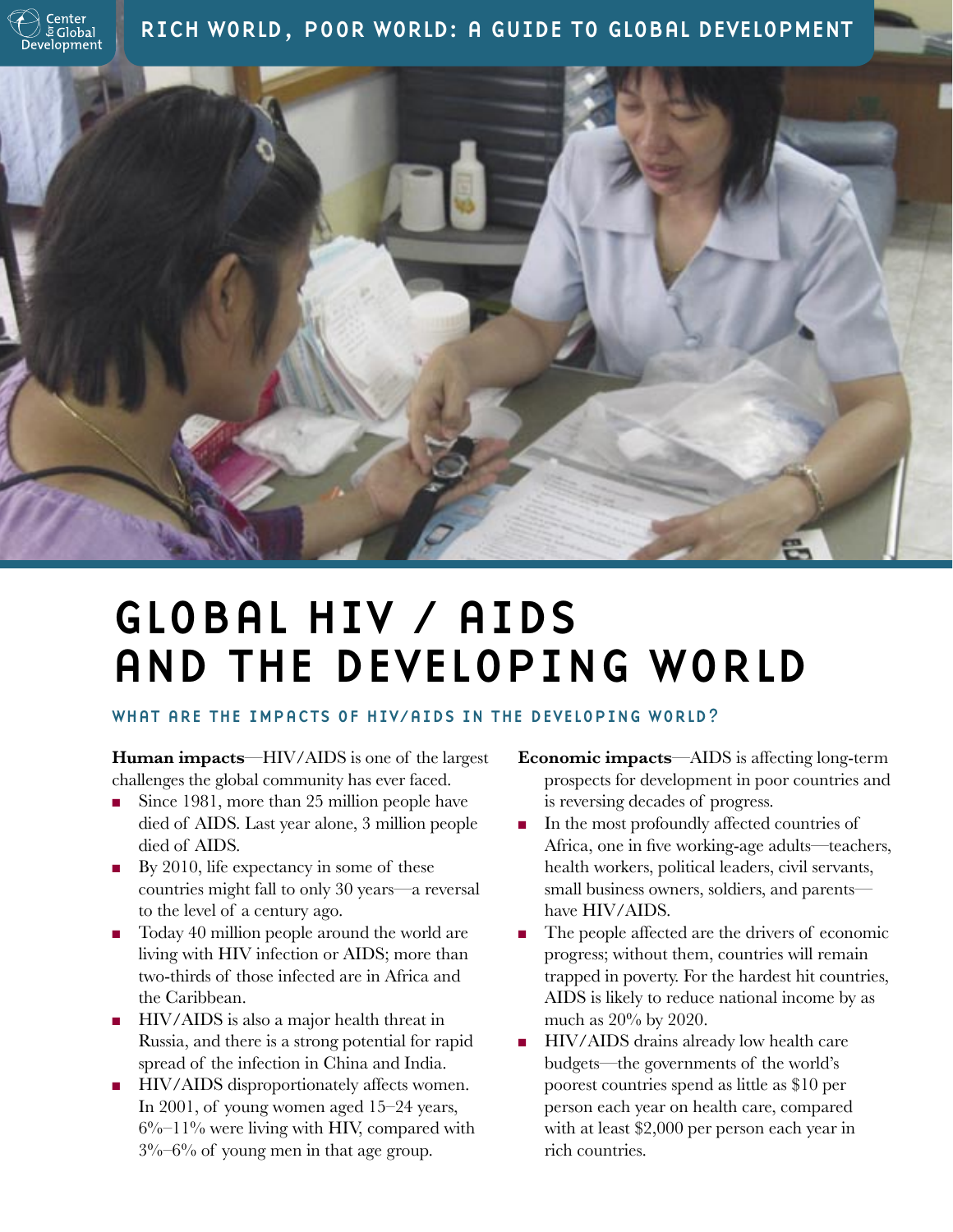

Source: UNAIDS, AIDS Epidemic Update, Dec. 2005

#### WHAT CAN BE DONE TO FIGHT HIV/AIDS?

- **Prevention:** As with any infectious disease, the spread can be reduced only by prevention. There is no HIV vaccine yet, so prevention primarily means changes in behaviors that spread the virus, measures to screen the blood supply, use of safe injection equipment in medical care, and use of medicines to prevent mother-to-child transmission.
- **Treatment:** Antibiotics can be used to treat "opportunistic" infections, including tuberculosis, that affect individuals whose immune systems are weakened by AIDS. Antiretroviral therapy (ART), a combination of powerful drugs, and the close monitoring of patients can make it possible to live with HIV/AIDS for many years.
- **Care:** Care and support for families affected by HIV/AIDS increases awareness about prevention and treatment, helps children stay in school, and allows family members to continue working.
- **Better health systems:** The importance of the treatment and prevention of HIV/AIDS has brought a renewed focus on rebuilding public

health systems, which are critical to economic development. Even if drugs for treatment are available, weak public health systems can limit the ability to distribute them.

### SUCCESS IS POSSIBLE

Success in combating and even reversing the HIV/ AIDS epidemic is evident in programs ranging from the community level to the national level across the world. For example:

■

#### WHAT AMERICANS THINK ABOUT GLOBAL HIV/AIDS

- Nearly half (45%) of Americans believe that the U.S. spends too little to fight AIDS. (AIDS is second only to illicit drug smuggling as an issue for which Americans believe the U.S. is spending too little.)
- An overwhelming majority of Americans (86%) believe that the U.S. should not try to prevent African countries from developing generic AIDS drugs.

 *Sources: Public Opinion Strategies and Greenberg Quinlan Rosner Research, 2001; Americans on Africa, Program on International Policy Attitudes and Knowledge Networks, 2003.*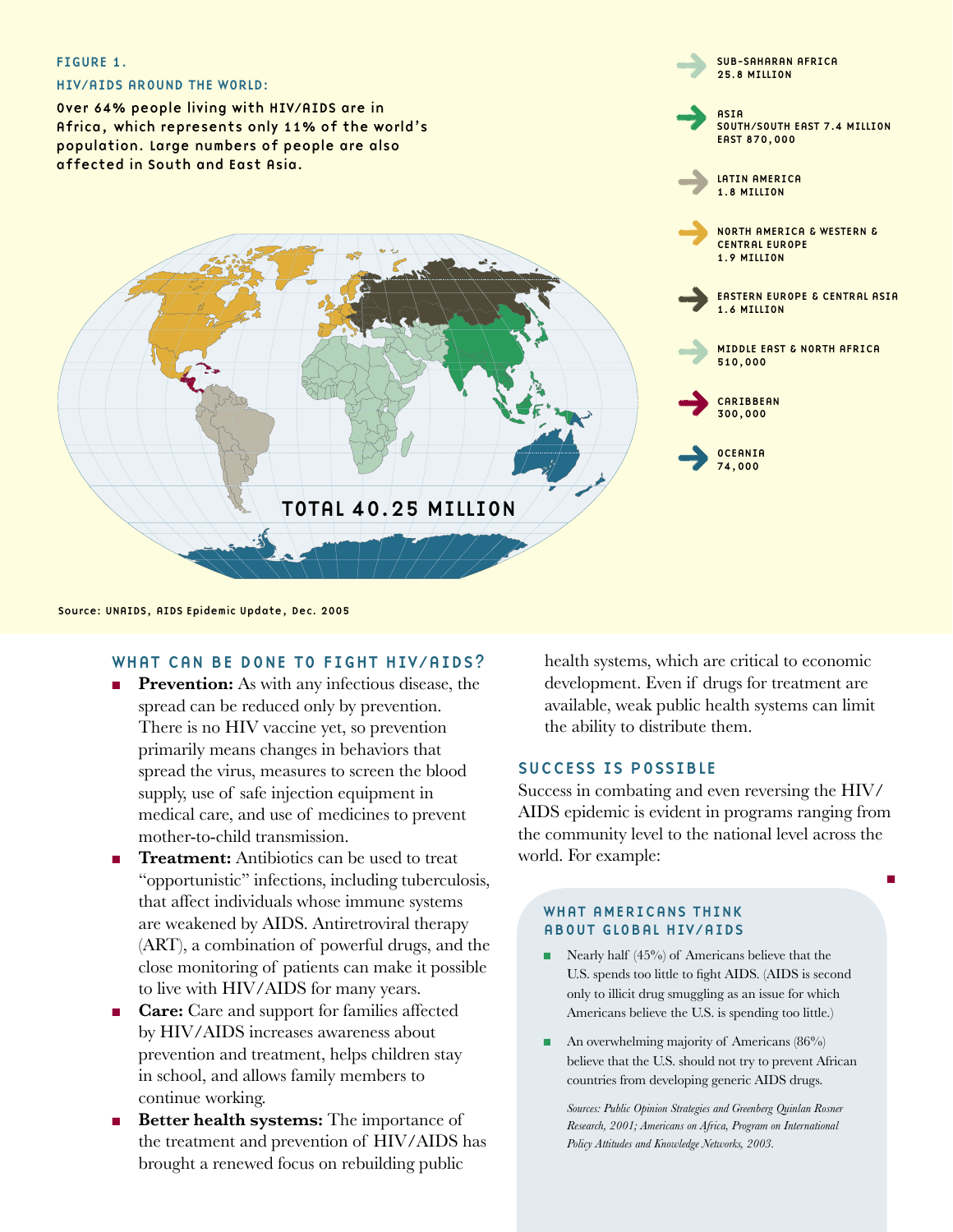**Prevention of mother-to-child** 

**transmission:** In Uganda, a combination of ART and counseling on breast-feeding alternatives for mothers with HIV reduced transmission from mother to child by 50%.

- **Education and behavior-change programs:** In 2005 Thailand reported about 18,000 new cases of HIV, down from  $143,000$  in  $1991$ —a decrease of 87%. This success was tied to an aggressive public education campaign and the "100% condom program," by which all sex workers are required by law to use condoms.
- **Bold leadership:** Senegal, an early success story in the fight against HIV/AIDS, has managed to keep its prevalence rates low through education programs and high-level political commitment: even the head of state has added his voice to HIV/AIDS education around the country.

#### FIGURE 2.

THE HIV/AIDS FUNDING GAP: Global HIV/AIDS spending and unmet need, 2005



Source: UN AIDS Global Fact Sheet, 2005

### ■ **Response to global activism:**

Pharmaceutical companies have reduced the annual cost of HIV/AIDS drugs from as high as \$10,000 to as low as \$300 per patient, and rich countries have altered patent laws to make it easier for poor countries to produce and import generic versions of medicines.

Despite these success stories, HIV/AIDS still represents the greatest threat to human health in modern times and affects millions around the world (see Figure 1). Less than 1% of people in need of treatment in Africa are undergoing ART, and the cost of the drugs is still 30 times the amount the poorest countries spend annually on each citizen's health.

# WHAT IS THE U.S. DOING TO FIGHT HIV/AIDS?

#### **Development assistance:**

- The U.S. contributes funds aimed at health programs generally, and at HIV/AIDS in particular, in two ways:
	- **Bilateral assistance:** Each year since 1986, the U.S. has given money directly to affected countries, and it manages its own programs in those countries.
	- **Contributions to the Global Fund to Fight AIDS, Tuberculosis, and Malaria:** The Global Fund is a partnership between governments, civil society, the private sector, and affected communities. All donors' contributions are pooled to avoid replication of programs and administration.
	- In 2003, President Bush announced a fiveyear Emergency Plan for AIDS Relief, knows as PEPFAR. For 2006, the U.S. federal budget provides some \$3.2 billion to fight HIV/ AIDS in the developing world, approximately \$600 million of which is set aside for new contributions to the Global Fund. Despite the commitments of the U.S. and other countries, many countries lack the infrastructure—or "capacity"—to deliver prevention and treatment services to all who need them. In addition, there remains an enormous funding gap between what has been committed in development assistance and what is needed for prevention and treatment of HIV/AIDS (see Figure 2).